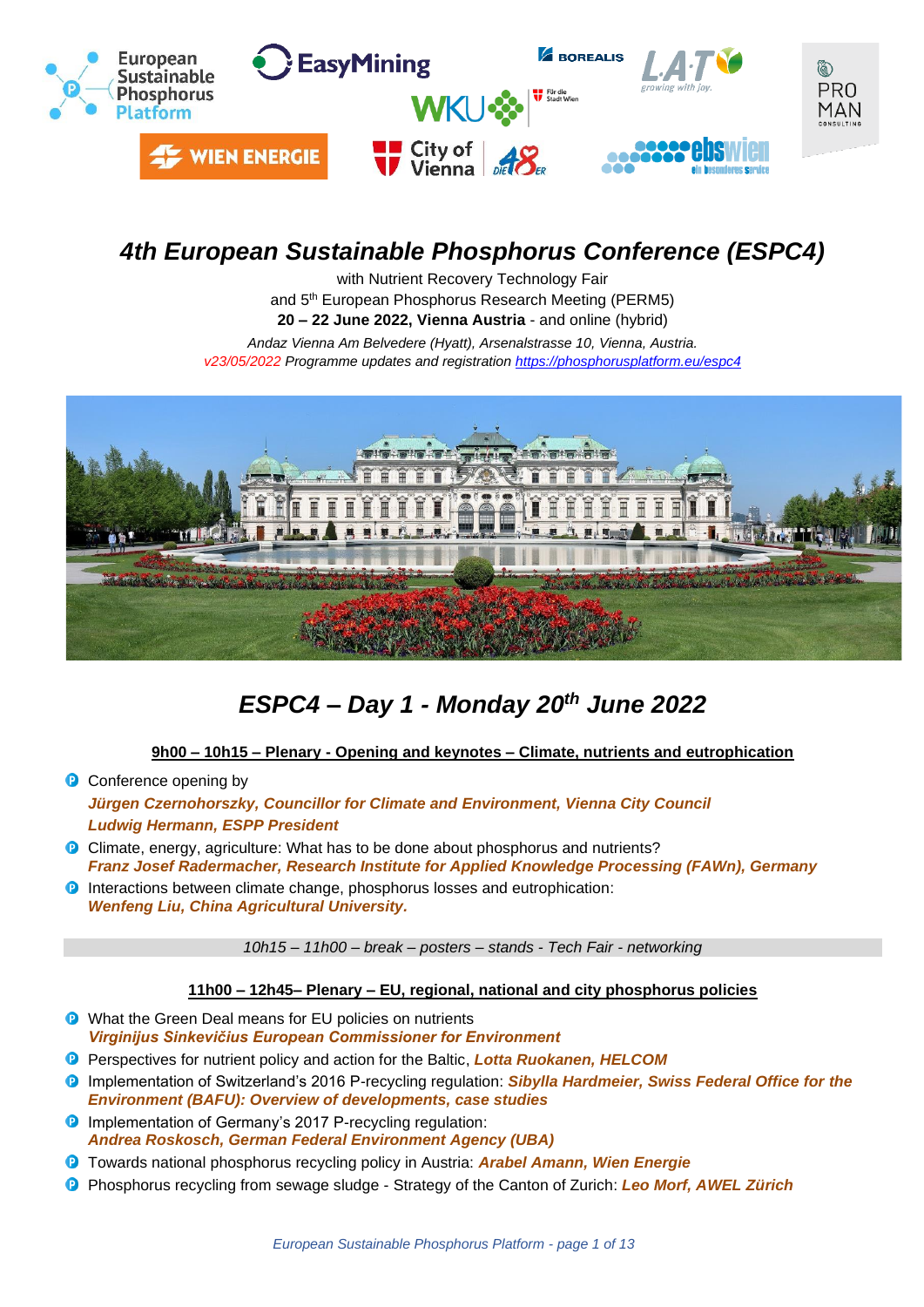- Vision for implementation of the German P-recovery obligation by a regional water operator: *Uli Paetzel, Emschergenossenschaft and Lippeverband*
- Case study: Vienna City, *Florian Huber, Vienna City and Arabel Amann, Wien Energie*

*12h45 – 14h15 – lunch - posters – stands - Tech Fair - networking*

### **14h15 – 15h45 – Parallel sessions**

*List of speakers for parallel session below*

- **Nutrient recovery operating experience technology showcase** (companies in ESPP-DPP-NNP Nutrient Recovery [Technology Catalogue\)](http://www.phosphorusplatform.eu/p-recovery-technology-inventory) *Moderator/rapporteur: Karyn Georges, Isle Utilities & Bertrand Vallet, EurEau*
- **Phosphorus recovery from ashes** *Moderator/rapporteur: Paulo Pavinato, University of São Paulo & TBD*
- **Biochars and hydrothermal carbonisation** *Moderator/rapporteur: Céline Vaneeckhaute, Université Laval, Québec, Canada & TBD*

*15h45 -16h30 - break– posters – stands - Tech Fair – networking*

### **16h30 – 17h45 – Business perspectives for nutrient sustainability**

**P** Reports from parallel sessions, questions and discussion

Business vision statements from nutrient sustainability leading companies *Jean-Christophe Ades, Kemira Matt Kuzma, Ostara Wim Moerman, NuReSy José María Gómez Palacios, Biomasa Peninsular Henk Aarts, N2 Applied Hubert Halleux, Prayon Marina Ettl, Yara Matthias Staub, Veolia Christian Guillaume, Sulzer Pumps Leoni Boller, Ductor Hanane Mourchid, OCP Andreas Orth, MO Group Anne Marie Henihan, Ireland Dairy Processing Technology Centre* 

- **P** The fertilisers industry, phosphorus sustainability and the Green Deal *Jacob Hansen, Fertilizers Europe*
- **O** Market perspectives for phosphate fertilisers and other uses of phosphorus, and place of recycling: *Alberto Persona, Principal Analyst Fertecon/HIS*

### **19h00 Evening networking event:**

**Vienna City Town Hall festivities hall (Rathaus Festsaal)** *30'' by metro, 50'' by foot from Andaz hotel.* 19h00 Pre-dinner drinks. 20h00 Conference dinner, Viennese music interlude. 22h00 Big John Whitfield & The Vienna Soul Society



# *ESPC4 – Day 2 - Tuesday 21st June 2022*

### **9h00 – 10h30 – Plenary - EU Policies**

- **D** Implementation of the nutrient loss reduction target set by the Green Deal Farm-to-Fork and Biodiversity Strategies: European Commission, DG Agriculture (tbc)
- **P** Phosphorus and Organic Farming productivity, Green Deal targets for Organic Farming and perspectives for recycled nutrients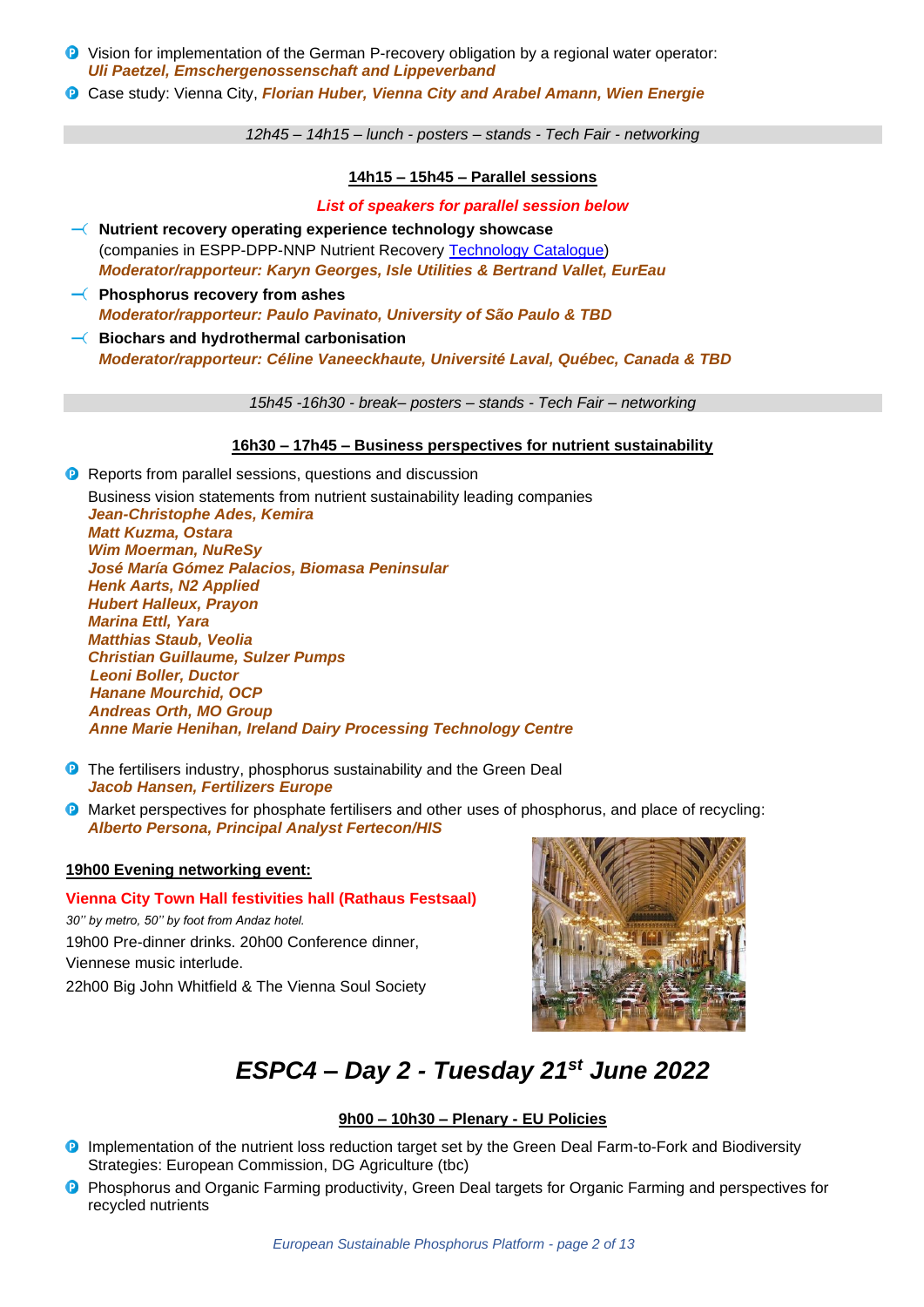- **B** Business vision statements from nutrient sustainability leading companies
- **<sup>0</sup>** Update on EU water policies, *Michel Sponar, Deputy Head of Unit, Marine Water and Water Industry, European Commission DG Environment*
- Industry innovation in phosphorus chemistry and sustainability perspectives: *Clariant*
- **O** Towards an integrated EU approach, the proposed INMAP (EU Integrated Nutrient Management Action Plan). *European Commission DG Environment*

*10h30 – 11h15 – break – posters – stands - Tech Fair - networking*

### **11h15 – 12h45 – Parallel sessions**

*List of speakers for parallel session below*

 $\overline{\phantom{a}}$  New fertilisers for nutrient sustainability *Moderator/rapporteur: TBD & Hans Ingels, Head of Unit Bioeconomy – Chemicals – Cosmetics, European Commission DG GROW*

**Emerging nutrient recovery technologies** *Moderator/rapporteur: Erik Meers, University of Gent and Biorefine Cluster Europe & Ana Soares, Cranfield University, UK*

**Policies and regional actions for phosphorus sustainability** *Moderator/rapporteur: Lukas Egle, European Commission JRC (Joint Research Centre) & Geneviève Metson, Linköping University, Sweden*

*12h45 – 14h15 – lunch - posters – stands - Tech Fair - networking*

### **14h15 – 15h30 – Plenary – Visions and Actions**

- **P** Reports from parallel sessions, questions and discussion
- **D** Vision statements from ESPC4 sponsors *Pär Larshans, Chief Sustainability Officer, Ragn-Sells Group / EasyMining Wolfgang Hofmair, Borealis Group*

Experience and future objectives of the nutrient platforms in Europe and worldwide

- *- Chris Thornton, European Sustainable Phosphorus Platform (ESPP)*
- *- Matt Scholz, Arizona State University US Sustainable Phosphorus Alliance*
- *- Jacob Jones, North Carolina State University, for STEPS (US National Science Foundation's new*
- *Convergence Research Center for Phosphorus Sustainability*
- *- Eiji Yamasue, Ritsumeikan University, Japan Phosphorus Industry Development Organisation (PIDO)*
- *- Tabea Knickel, German Phosphorus Platform (DPP)*
- *- Nathalie Tijdink, Netherlands Nutrient Platform*

*15h30 – 16h15 – break – posters – stands – Tech Fair - networking*

### **16h00 – 17h00 – Plenary – Perspectives and Conclusions**

- Perspectives for global nutrient management and 'Our Phosphorus Future' *Mahesh Pradhan, United Nations Environment.*
- Panel discussion on perspectives for phosphorus sustainability policies *Mahesh Pradhan, UN Environment Jacob Hansen, Fertilizers Europe Tamsyn Kennedy, Scottish Water Christopher Thornton, ESPP*

*17h00 – ESPC4 Conference Closure*

### **Tuesday evening social event:**

TBC 19h00 – 22h00 The Third Woman – An immersive city adventure in Vienna's underground sewer system inspired by the classic movie "The Third Man", 21.06.2022, 19:00, only for registered attendees.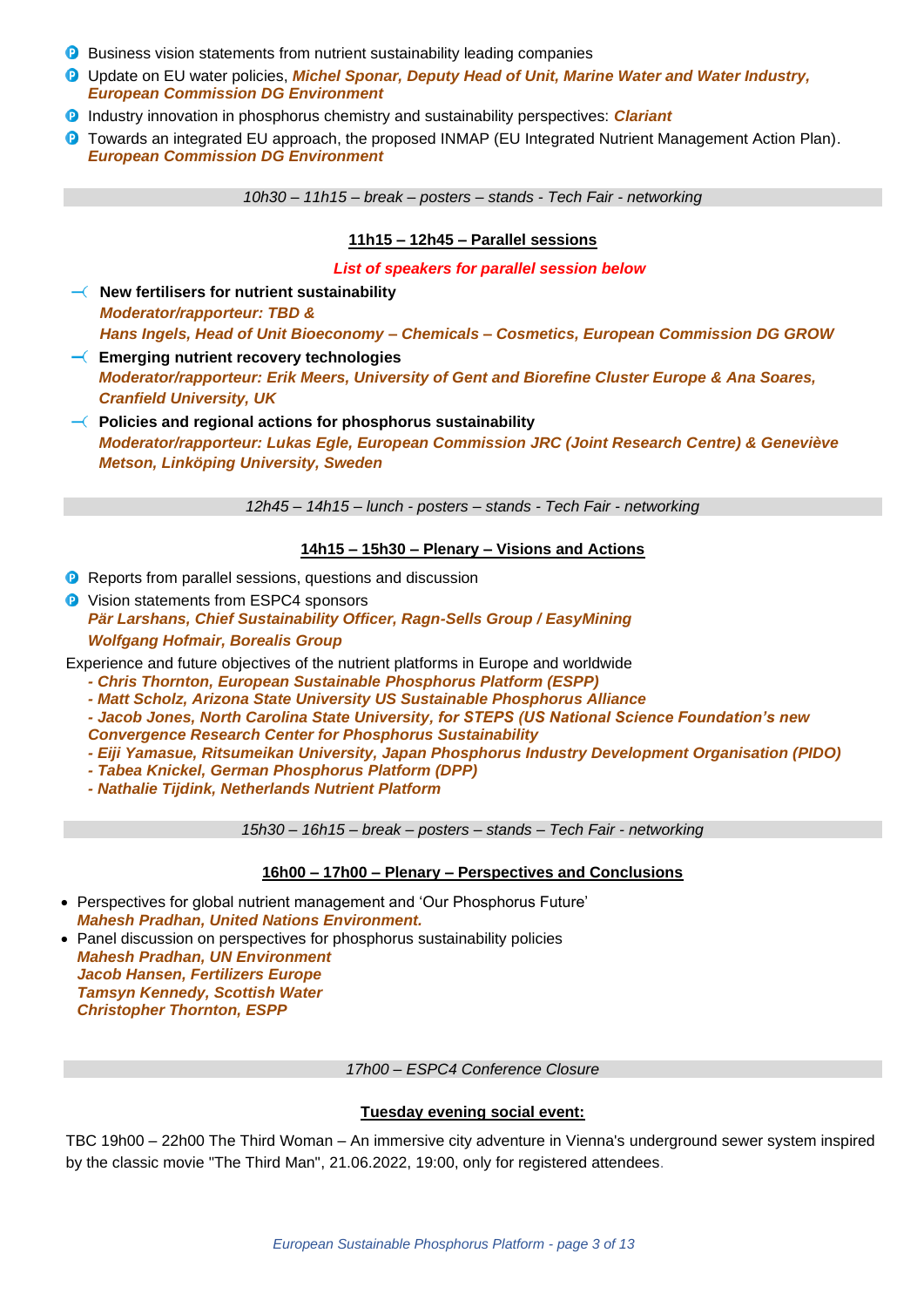# *Wednesday 22nd June 2022*

- **Optional excursion:** Vienna municipal sewage treatment works, sewage sludge incinerator, urban vegetable farmers using waste heat from sludge incinerator. Max. 80 participants. Same time as PERM5 morning sessions – you can attend either the sewage works excursion or PERM5 morning sessions. Free.
- **5 th Phosphorus in Europe Research Meeting (PERM5):** 9h00 16h30, Andaz Vienna Am Belvedere (Hyatt). Programme<https://phosphorusplatform.eu/espc4> NOTE: additional registration fee required.
- **Young scientists and R&D networks event:** 17h 18h30 and Wednesday evening social**.**

# *Selected speakers for ESPC4 parallel sessions June 2022*

# **Day 1: Monday, June 20th 2022, 14:15 – 15:45 CEST**

### **Parallel Session #1:**

### **Nutrient recovery operating experience technology showcase**

*Limited to technologies presented in the ESPP-DPP-NNP Nutrient Recovery* **[Technology Catalogue](http://www.phosphorusplatform.eu/p-recovery-technology-inventory)** *Confirmed to date*

**Marc Sonveaux, Prayon, Belgium**

**Leon Korving, Vivimag – WETSUS, The Netherlands & Bengt Hansen, Kemira – Sweden Christian Kabbe, EasyMining (Ragn-Sells) – N, P, and K recovery technologies ICL Fertilisers**

**Henk Aarts, N2 Applied:** Plasma treatment of slurry and digestate, sustainable fertiliser from air and electricity

**Arttu Laasonen, ENDEV nutrient recycling technologies**

### **Parallel Session #2: P-recovery from ashes**

**Werner Preisig, ERZO, Switzerland & Anders Nattorp, University of Applied Sciences and Arts Northwestern Switzerland School of Life Sciences Institute for Ecopreneurship (FHNW):** Close the P-cycle: A solution in coorporation with cement industry

**Beatrice Decker, MFPA Weimar, Germany**: Resin-in-Pulp technology, an adapted holistic approach for nutrient and P-recycling from sewage sludge ashes (Abonocare)

**Florian Benedikt, Technische Universität Wien, Austria**: P-recycling from sewage sludge with fluidized bed incineration applying in-situ heavy metal removal

**Theresa Sichler, BAM, Germany**: European sewage sludge ash monitoring

**Lasse Fabian Köhl, Fraunhofer IKTS, Germany:** Decentralised phosphorus recycling from sewage sludge using dust firing and in-situ heavy metal separation (DreiSATS)

**Laura Fiameni, University of Brescia and INSTM, Italy:** Heavy metal stabilization in sewage sludge ash with poultry litter ash to enhance phosphorus recovery

### **Parallel Session #3: Biochars and hydrothermal carbonisation**

**Marc Buttman, TerraNova Energy**, Germany: TerraNova®ultra - hydrochar from sludge, P-recovery and carbon sequestration **Helmut Gerber, Pyreg**, **Germany**: Biochar from biosolids: the climate-positive alternative to conventional phosphorus fertilizer **Lisa Röver, Deutsches Biomasseforschungszentrum gGmbH, Germany**: P-recycling via hydrothermal carbonization and the use of complexing agents and acids (Abonocare)

**Raquel Zambrano Varela, TreaTech, Switzerland**: Phosphorus recovery from hydrothermally treated sewage sludge. Closing the P cycle.

**Clara Kopp, University of Copenhagen, Denmark**: Activation of P-rich biochars and ashes to increase plant P availability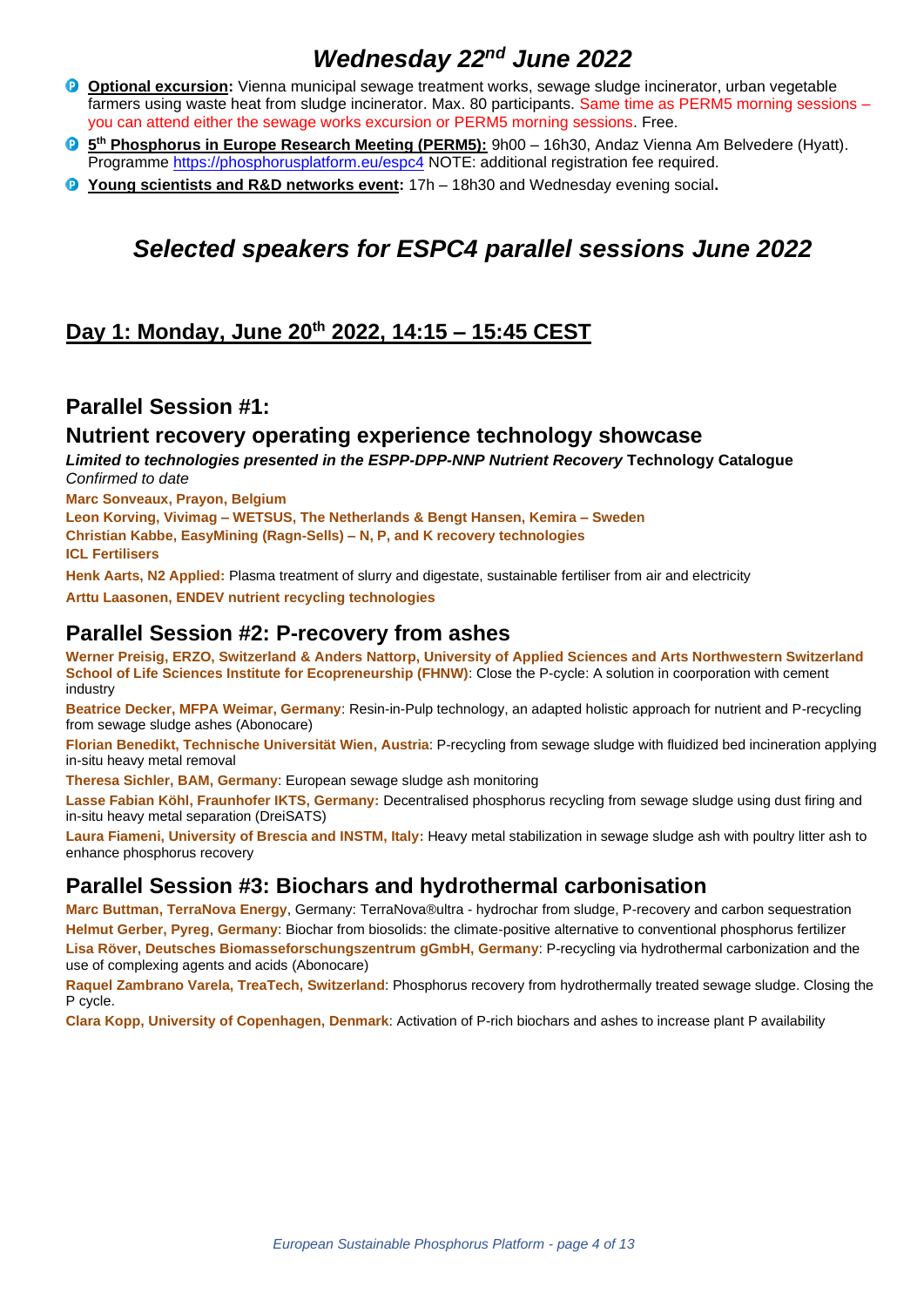# **Day 2: Tuesday, June 21 st 2022, 11:15 – 12:45 CEST**

### **Parallel Session #4: Emerging nutrient recovery technologies**

**Pim De Jager, Aquacare, Netherlands**: BioPhree: next generation solution to remove and re-use phosphate in surface & effluent waters to ppb-level.

**Adriana Romero Lestido, Cetaqua, Spain**: Turning wastewater treatment plants into biorefineries: global value chain from bioresources to valuable products (LIFE Enrich)

**Anders Øfsti, Hias How2O AS, Norway**: Sustainable Phosphorus Removal with the Hias Process

**Rubén Rodriguez-Alegre, LEITAT Technological Center & Universitat Politècnica de Catalunya,** Spain: Innovative integration of membrane technologies for nutrient recovery from high organic load streams (FERTIMANURE)

**Sabolc Pap, University of the Highlands and Islands, UK**: New technology to recover phosphorus from wastewater within the Circular Economy: a Scottish case study (Phos4You)

**Lidia Paredes, BETA Technological Centre (UVIC-UCC), Spain**: Recovering nutrients from aquaculture industry by-products for the production of bio-based fertilizers (Sea2Land)

**Sergio Lloret Salinas, EGEVESA, Spain**: New urban wastewater treatment based on natural coagulants to avoid phosphorus pollution (LIFE Newest)

### **Parallel Session #5: Policies and regions for phosphorus sustainability**

**Katharine Heyl, Research Unit Sustainability and Climate Policy, University of Rostock, Germany**: Sustainable phosphorus management under the future Common Agricultural Policy?

**Francesco Avolio, HERA Spa, Italy**: Feasibility and sustainability assessment of struvite recovery solutions in Bologna, WWTP Italy

**Lisa Harseim, Albert-LudwigsUniversity of Freiburg, Germany**: Cities revisited: Out-of-the-box governance of phosphorus flows in food

**Fabian Kraus, Kompetenzzentrum Wasser Berlin, Germany**: Mandatory P-recovery from sewage sludge (ash) in Germany – a multiple-goal conflict?

**Esa Salminen, AFRY, Finland**, Nutrient balance and handprint of the Finnish forest industry

**Anna Muntwyler, European Commission JRC Ispra**: Modelling phosphorus dynamics in European agricultural soils and assessing phosphorus policy goals

**Sophia Schüller, FiW e.V. at RWTH Aachen University, Germany**: The funding measure RePhoR - Regional Phosphorus Recycling

## **Parallel Session #6: New fertilisers for nutrient sustainability**

**Else Bünemann, FiBL, Switzerland**: Bio-based fertilizers as efficient alternative phosphorus sources for closing nutrient cycles (Lex4Bio)

**Farida Dechmi, Agrifood Research and Technology Centre of Aragon, Spain**: Assessing phosphorus soil status and fertilisers management in the Ebro river intensive irrigated area (Spain)

**Alicia Hernandez Mora, University of Natural Resources and Life Sciences Vienna (BOKU), Austria**: Developing fertilizer compliance test methods for recycled P fertilizer products (Lex4Bio)

**Julia Santolin, University of Antwerp, Belgium**: Comparative consequential LCA: microbial fertilizers grown on potato wastewater, common organic fertilizers: and mineral fertilizers

**Berta Singla, BETA Technological Centre (UCC-UVIC), Spain:** Nutrient recovery from pig slurry – Production and agronomic quality assessment of added value bio-based fertilisers (Fertimanure)

**Pauline Welikhe, Phospholutions Inc. / State College PA, USA:** Corn Phosphorus Uptake and Yield Response to Reduced Phosphorus Rates Applied in Combination with RhizoSorb®

**Kari Ylivainio, Natural Resources Institute Finland (Luke)**: Phosphorus losses from different soil types caused by bio-based fertilisers (Lex4Bio)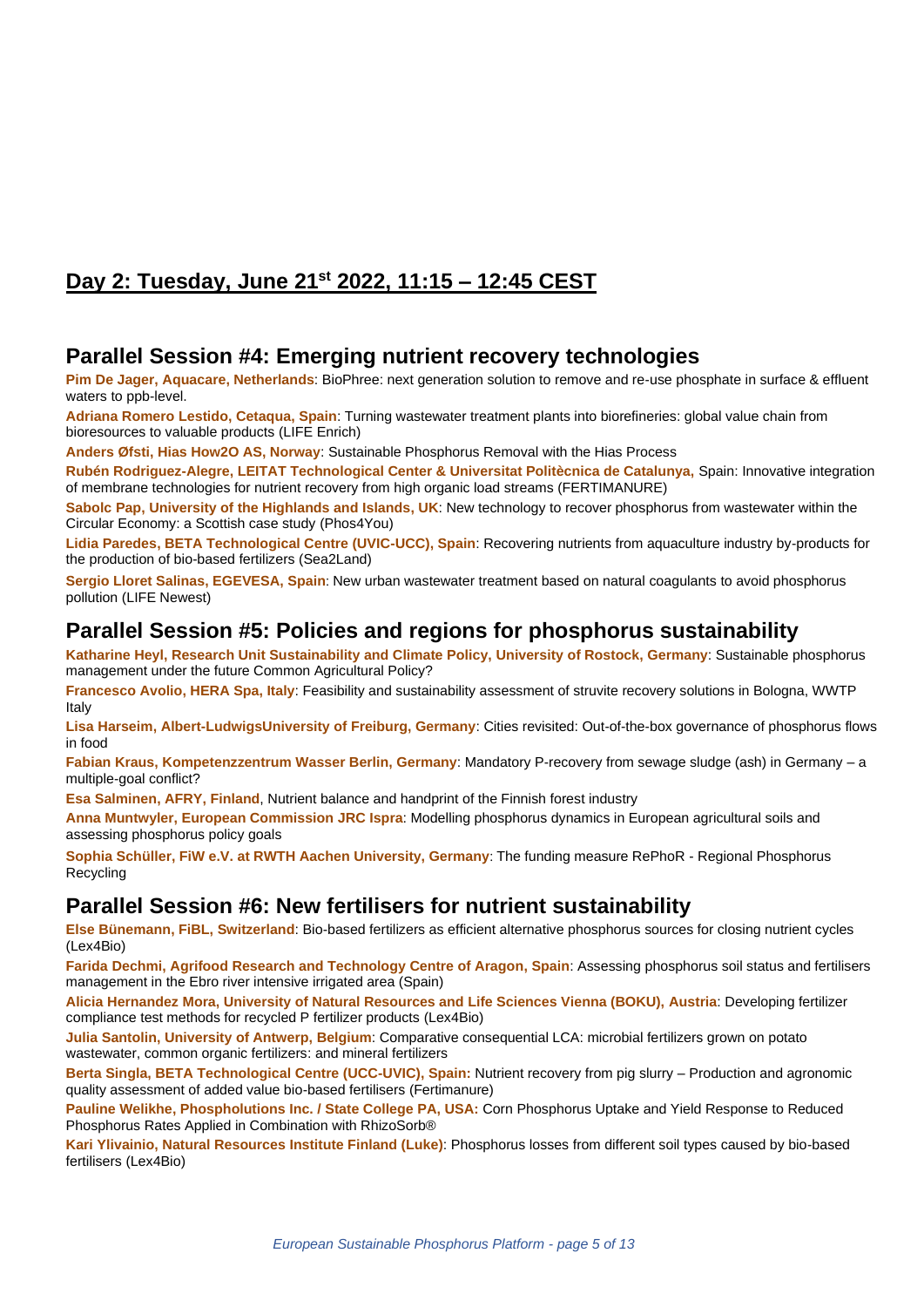







### Wednesday June 22<sup>nd</sup>, 2022

I

### 9h00 – 10h30 : Phosphorus recycling research & technology update

**Housekeeping and meeting networking tools** *Lapo Braconi, ETA Florence Renewable Energies*

Welcome. Outcomes of PERMs 1-4. Meeting objectives and outputs  *Ludwig Hermann, President, ESPP*

 Introducing the Nutrient Recycling Community: a platform to exchange knowledge and good practices between research projects dealing with nutrient recycling in EU*. Ana Robles Aguilar, Ghent University*

Greenhouse gas emissions from digestate composting  *Bente Foereid, NIBIO, Norway*

Contributing to sustainable rural development and transition to a circular bioeconomy with a special focus on nutrient sustainability  *Laia Llenas Argelaguet, BETA Technological Center (UVIC-UCC), Spain*

Questions and discussion I

 Phosphorus recovery technologies  *Erik Meers, Ghent University and Biorefine Cluster Europe* 

 LIFE projects: from R&D to pilot testing and implementation  *Federico de Filippi, CINEA*

Questions and discussion II

Vision Statements from ESPP R&D Members: *TBD, Alma Mater Studiorum – Università di Bologna, Italy Adriana Romero Lestido, CETAQUA, Spain*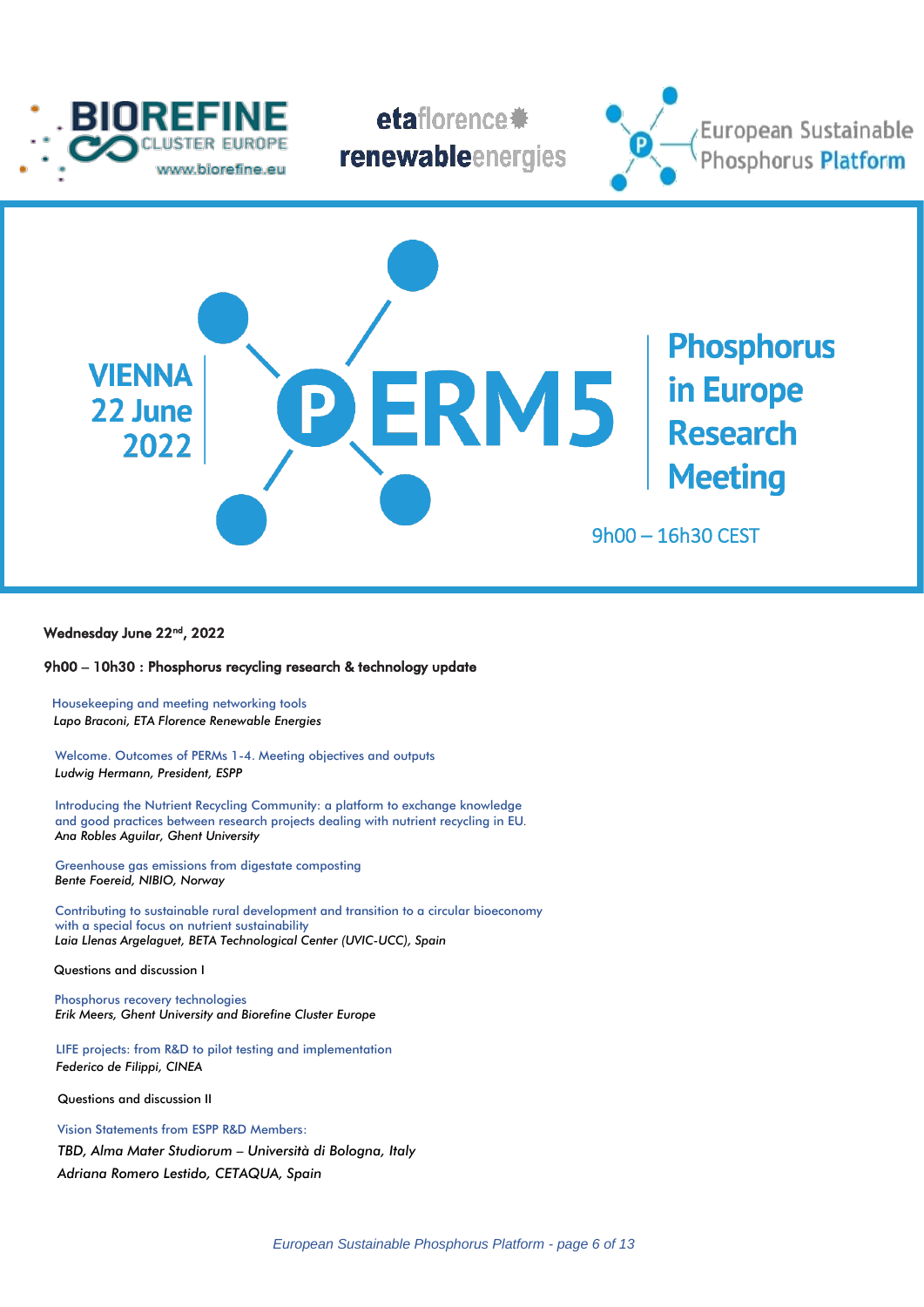#### 10h45 – 12h15 : Parallel breakout sessions I

### $\triangleright$  New and recycled phosphorus fertilisers

*Moderator: Leonardus Vergutz, Mohammed VI Polytechnic University, Morocco Rapporteur: Bernard Wern, IZES, Germany*

Assessment of P availability and efficiency of recycled P fertilizers - Recommendations for pot trial standardisation *Aleksandra Bogdan, Ghent University, Belgium*

Efficacy of Actinobacteria-based biofertilizer to improve cereal plant growth under phosphate/potassium rocks fertilization *Kenza Boubekri, Mohammed VI Polytechnic University, Morocco*

Microbial phosphate solubilization: A potential alternative for increasing soil phosphorus sustainability *Wissal Elhaissoufi, Mohammed VI Polytechnic University, Morocco*

Assessment and comparative analysis of willingness-to-pay for bio-based fertilisers in the European Union *Egor Moshkin, Ghent University, Belgium*

Reduced nitrous oxide emissions in a pot trial with novel organic NP(K)-char fertilizers *Carolyn-Monika Görres, Hochschule Geisenheim University, Germany*

Phenotypic and genotypic screening of potato cultivars for phosphorus efficiency *Mousumi Hazarika, University Rostock, Germany*

#### ➢ Iron – phosphorus interactions in phosphorus recycling (coordinated by WETSUS)

*Moderator: Leon Korving, Wetsus, Netherlands Rapporteur: Bengt Hansen, Kemira, Finland*

Biological and chemical drivers over P availability from different P forms: an incubation experiment *Ángel Velasco Sánchez, UniLaSalle Rouen, France*

Insight into direct phosphorus release from simulated wastewater ferric sludge: influence of physiochemical factors *Aseel Al Nimer, Wilfrid Laurier University, Canada*

The impact of P on Fe(II) catalyzed ferrihydrite transformation under oscillating redox condition *Xingyu Liu, University of Bayreuth, Germany*

Potential of recycled vivianite as P and Fe fertilizer – from a mechanistic point of view *Rouven Metz, University of Vienna, Austria*

Research on Fe-P interactions at Wetsus for P recovery *Thomas Prot, TU Delft, Netherlands*

How phosphorus removal technologies in WWTP can impact the phosphorus recovery from sludge? *Marie-Line Daumer, INRAE, France*

Summary of P-Trap results: concepts to reduce diffuse P input to surface waters *Stephan Krämer, Universität Wien, Austria*

### $\triangleright$  Nutrient recovery from dairy industry processing wastewaters (coordinated by REFLOW)

*Moderator: Jan-Philip Uhlemann, Wageningen University and Research, Netherlands Rapporteur: Ipan Hidayat, BETA Technological Centre (UCC-UVIC), Spain*

Multiple resource recovery from dairy processing waste. A circular economy approach for downstream valorization *Pablo Martin Binder, BETA Technological Centre (UCC-UVIC), Spain*

Hydrothermal carbonization of surplus sludge from effluent treatment in various milk processing factories *Marzena Kwapinska, University of Limerick, Ireland*

Safe Use of Dairy Processing Sludge and STRUBIAS Food System Fertilising Products in Agriculture

*Wenxuan Shi, Teagasc, Ireland*

Effects of dairy-processing-sludge (DPS) and derived hydrochar on greenhouse gas (GHG) emissions from maize field *Yihuai Hu, Aarhus University, Denmark*

Hydrochar – a cheap efficient P-biofertilizer with low climate footprint *Sven Gjedde Sommer, Aarhus University, Denmark*

LCA of multiple scenarios for dairy wastewater treatment and P-recovery processes *Marta Behjat, Chalmers University of Technology, Sweden*

#### 12h15 – 13h30: Lunch Break

 *European Sustainable Phosphorus Platform - page 7 of 13 Pending Confirmation of Speakers, Moderators and Rapporteurs*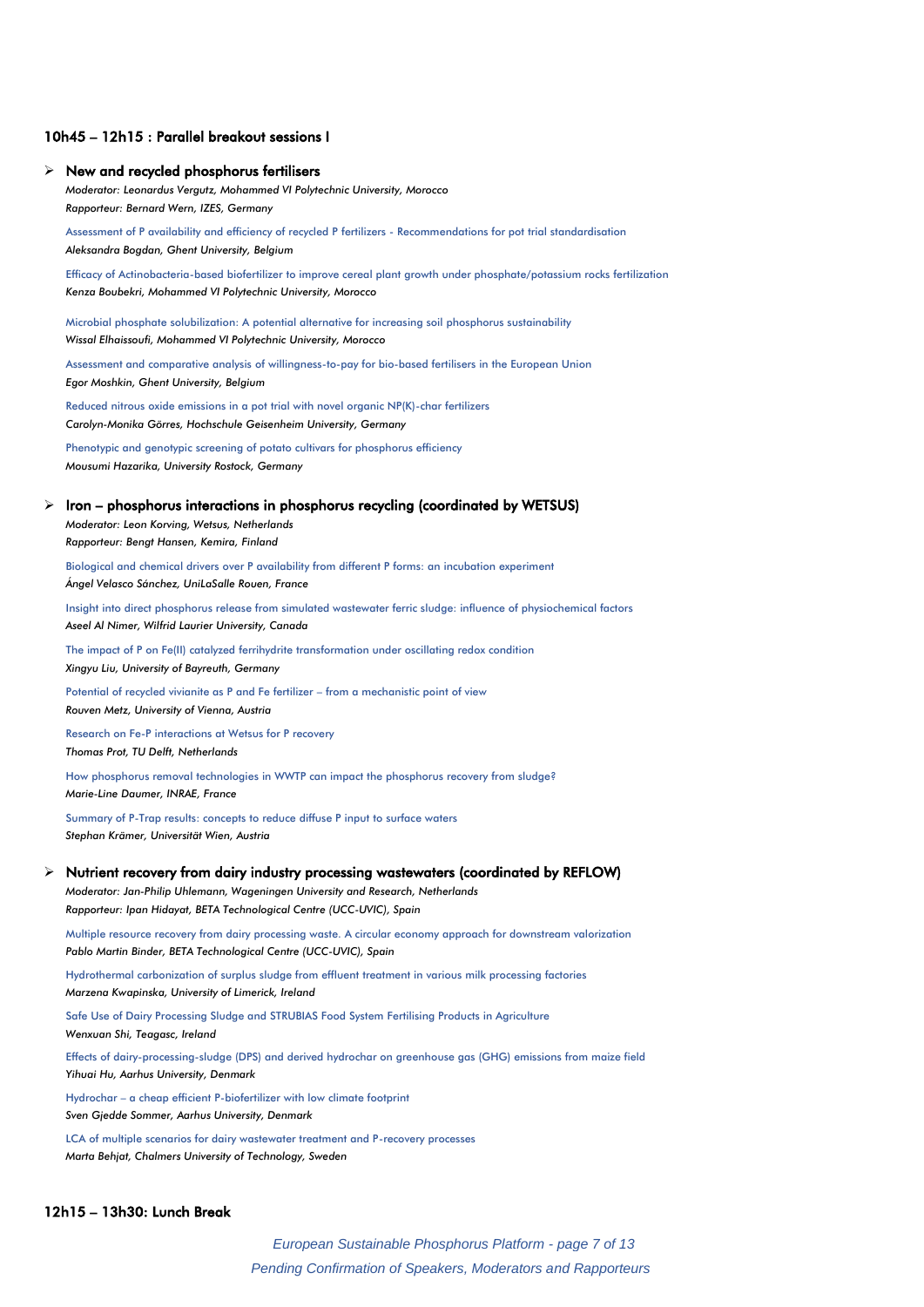### 13h30 – 15h00 : Parallel breakout sessions II

#### ➢ Phosphorus interactions in soils

*Moderator: Victoria Barcala, Deltares, Netherlands Rapporteur: Jakob Santner, University of Natural Resources and Life Sciences, Vienna (BOKU), Austria*

Simulating long-term phosphorus, nitrogen, and carbon dynamics to advance nutrient assessment in dryland cropping *Bianca Das, University of Queensland, Australia*

Soil phosphorus mining in agriculture – Impacts on P availability, crop yields and soil organic carbon stocks

*Stefaan De Neve, Ghent University, Belgium*

DOC Addition Increases Phosphate Adsorption in Mediterranean Soils

*Yaniv Freiberg, Volcani Center, Israel*

Soil phosphorus turnover in soils under long term P management *Olha Khomenko, Teagasc / University of Limerick, Ireland*

Changes of phosphorus forms in soil as a function of different fertilizing strategies *Martin Kulhanek, Czech University of Life Sciences Prague, Czech Republic*

The Effect of soil pH on phosphate solubility in soils *Klara Mrak, BOKU Vienna, Austria*

#### ➢ Regional policies for nutrient stewardship

*Moderator: Robin Harder, Swedish University of Agricultural Sciences, Sweden Rapporteur: TBD* A material flow model for the implementation of phosphorus recovery in a model region

*Hiep Le, RWTH Aachen, Germany*

Nutrient Content of Manures and Potential for Valorisation: Case Study of Monaghan and Tipperary, Ireland *Rosanna Kleeman, University College Dublin, Ireland*

Impact and opportunities for the urban water cycle of the 'fully circular in 2050' target of the Netherlands - Circular Water 2050 *Kees Roest, KWR Water Research Institute, Netherlands*

Closing the loop of Phoshorus cycle in the Visegrad Group (V4) countries *Marzena Smol, Polish Academy of Sciences, Poland*

Sustainable agriculture as a vehicle of corporate reputation: sustainability within the value chain of food and agricultural production as a core element of business strategy

*Michael Stopford, Ca' Foscari University Venice, Italy*

Mapping the availability of nutrient-rich side-streams – mission impossible? *Elina Tampio, Natural Resources Institute Finland (Luke), Finland*

Technical and Economical Appraisal of Regional Concepts for Sewage Sludge Utilization and Phosphorus Recovery *Harald Weigand, THM Uni Giessen, Germany*

#### $\triangleright$  New technologies for nutrient recovery

*Moderator: Matthias Zessner, TU-Wien, Austria Rapporteur: Francesco Fatone, Università Politecnica delle Marche, Italy*

Vacuum degasification/acidic-neutral absorption for nitrogen recovery from agricultural digestate

*Johannes Koslowski, KWB, Germany*

Technical comparison of phosphorus recovery technologies from wastewater *Hanna Kyllonen, VTT, Finland*

A novel process for an efficient phosphorus utilization from cereal by-products in feed industry *Natalie Mayer, Hamburg University of Technology, Germany*

Flashphos - Thermal behaviour of sewage sludge aiming at white phosphorus recovery *Sander Arnout, InsPyro, Belgium*

Yellow phosphorus production from secondary phosphorus resources by carbothermic reduction *Iwama Takayuki, Tohoku University, Japan*

Acid-induced phosphorus release from hydrothermally carbonized sewage sludge *Carla Perez, Umeå University, Sweden*

NPHarvest – Calcium based P recovery process as a pre-treatment for N recovery *Raed Al-Juboori, Aalto University, Finland*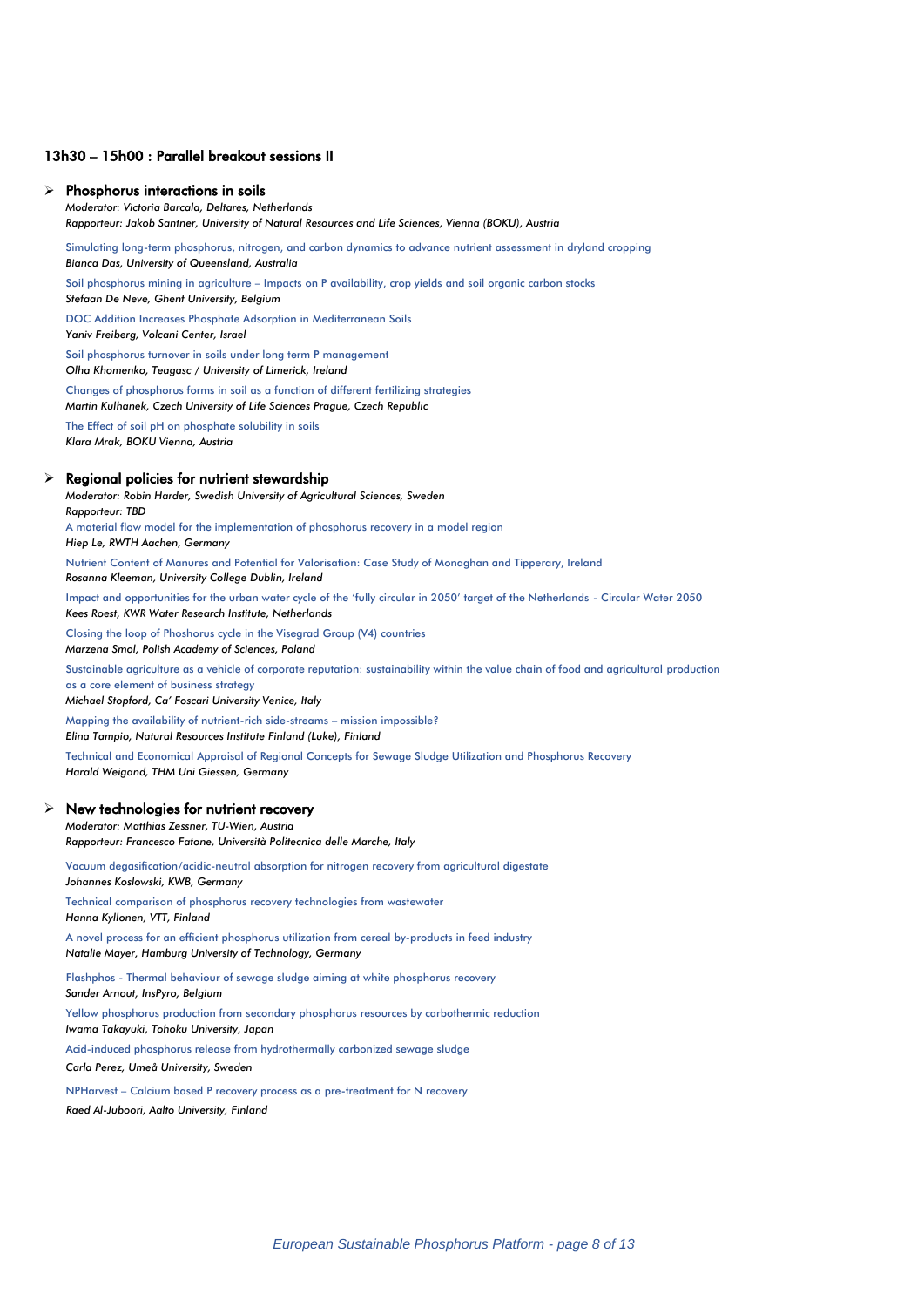### 15h00 – 16h30 : Perspectives for research and market uptake

Nutrient R&D objectives und Fending Confirmation of Speakers, Moderators and Rapporteurs *Katja Klasinc, European Commission DG RTD.*

INTERREG R&D initiatives on nutrients *TBD*

Market uptake activities for nutrient recovery innovation in EISMEA *TBD*

Summaries of outcomes of each breakout sessions (research needs) *Sessions Rapporteurs*

Questions and Discussion

Key take-aways from the day identified by experts: *TBD*

 *C*lose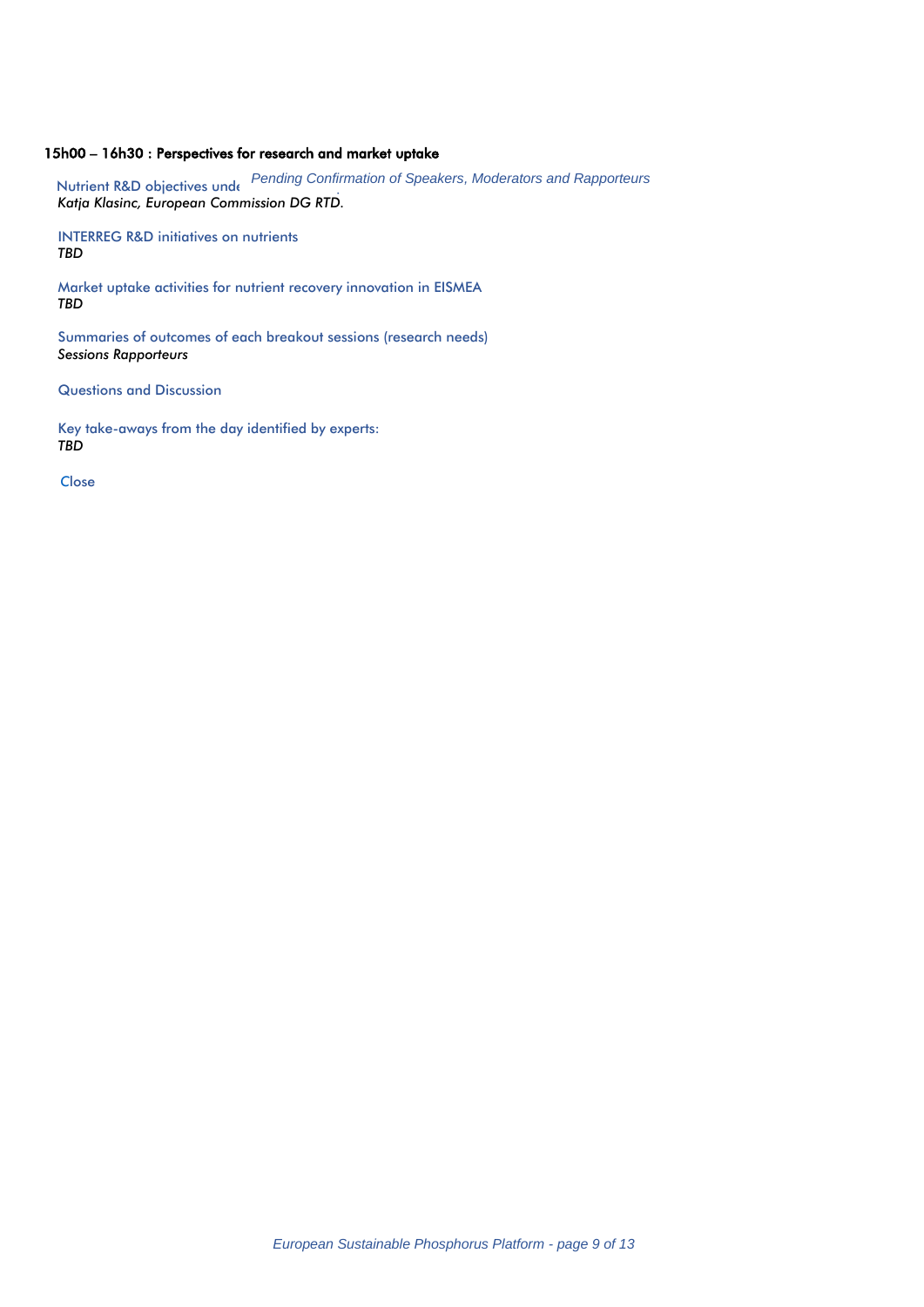# *Poster Presentations on display during*  **ESPC4 & PERN**

 Phosphorus availability in long-term cultivated arid soil treated with diverse biochars *Khaled Alotaibi, King Saud University, Saudi Arabia*

Perspectives and limitations of the inverted biological P-elimination for P-fertilizer production from sewage sludge *Annika Anders, THM Uni Giessen, Germany*

Phosphorus balance, release rates and mechanisms in a eutrophic coupled - reservoir system *Karel As, Bayreuth University, Germany*

Use of vivianite obtained from water purification as phosphorus fertilizer *Tolulope Ayeyemi, University of Seville, Spain*

Degree of phosphorus saturation and Olsen extraction in Alentejo region soils *Rui Bajoucio, University of Trás-os-Montes and Alto Douro, Portugal*

Effect of rain variability and water retention measures on phosphorus loads at the farm scale *Victoria Barcala, Deltares, Netherlands*

Granular iron-based materials for phosphate removal from waters *Oleksandr Bolielyi, GEOS, Ukraine*

Stimulating anaerobic phosphorus release from marine sediment by addition of volatile fatty acids *Ece Cakmak, Hacetteppe University, Turkey*

Recovery of phosphorus from real pulp mills effluents using magnetic nanomaterials *Celso Cardoso, University of Aveiro, Portugal*

Iron coated sand filters for efficient P removal from agricultural drainage waters *Stefaan De Neve, Ghent University, Belgium*

Sugarcane bagasse ash and its blends with triple-superphosphate reduce the dependency on rock phosphate *Vitalij Dombinov, Forschungszentrum Jülich GmbH, Germany*

Sugarcane bagasse-based ashes as fertiliser for soybeans and the relevance of ash mineral composition on plant phosphorus availability *Vitalij Dombinov, Forschungszentrum Jülich GmbH, Germany*

Slow-Release Fertilizers Based on Dispersed Struvite in Thermoplastic Starch Matrix *Stella Do Valle, Uni Sao Carlos, Brazil*

Microbiological and practical aspects of removal phosphorus from waste water *Andrzej Dziuba, KREVOX Europejskie Centrum Ekologiczne, Poland*

Quinoa agricultural waste recycling: Evaluation of agronomic and physicochemical quality of quinoa compost *Khadija El Hazzam, Mohammed VI Polytechnic University, Morocco*

Structural Study on The Chemical Environment Surrounding Phosphorus in Ash Fractions Suitable for Nutrient Recovery *Sana Elbashir, Umeå University, Sweden*

Assessing the bioavailability of several recycled phosphorus forms in alkaline soils *Ran Erel, Volcani Institute, Israel*

Strategies for optimizing the scalable microbial synthesis of vivianite *Lordina Eshun, Manchester University, United Kingdom*

 *European Sustainable Phosphorus Platform - page 10 of 13*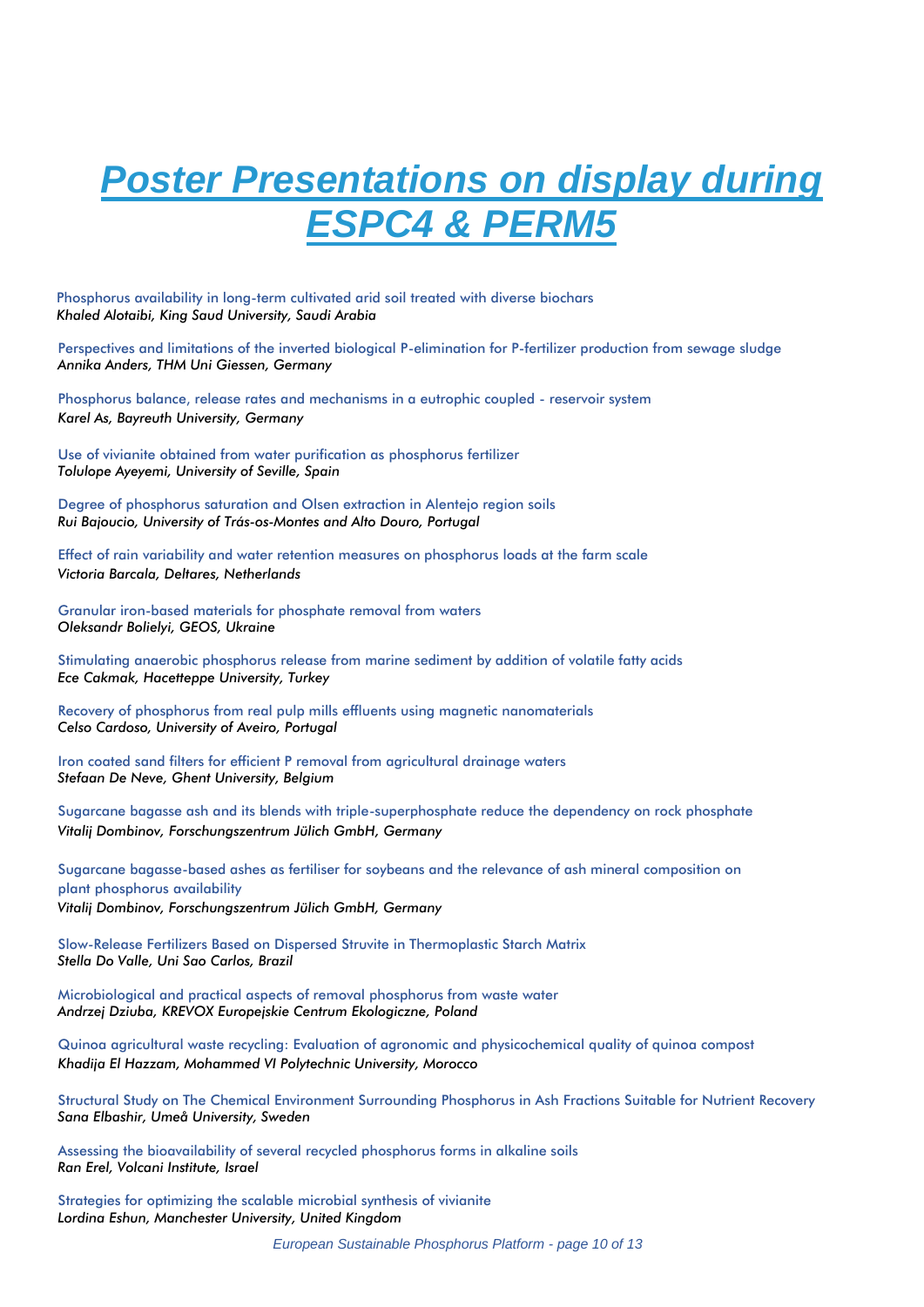Nutrient recycling with dry toilets as sustainable solution for communal waste management and regional economies *Albrecht Fritze, Technische Universität Berlin, Germany*

Biological phosphorus removal from potato processing industrial wastewater – High phosphorus load *Dorothee Goettert, University of Antewerpen, Belgium*

Assessment of heavy metals from the mixture of phosphate industry by-products and sewage sludge *Yao Kohou Donatien Gueable, Mohammed VI Polytechnic University, Morocco*

Egestabase – Navigating technologies for recovery and reuse of plant nutrients from human excreta and wastewater. *Robin Harder, Swedish University of Agricultural Sciences, Sweden*

Novel hybrid membrane process coupled with freeze concentration for phosphorus recovery from cheese whey *Ipan Hidayat, BETA Technology Centre, Spain*

Phosphorus Recovery Methods from Secondary Sources, Assessment of Overall Benefits and Barriers with Focus on the Nordic Countries *Aida Hosseinian, University of Oulu, Finland*

Development and evaluation of innovative technologies for the phosphate removal and recovery *Jia-Qian Jiang, Glasgow Caledonian University, United Kingdom*

Phosphorus leaching following a long-term cattle manure application *Bijesh Maharjan, University of Nebraska – Lincoln, USA*

Exploration of low energy flotation process to selectively separate purple phototrophic bacterial biomass from anaerobic digestate *Bailee Maija Johnson, McGill University, Canada*

 Hydrothermal Carbonization (HTC) of Dairy Waste: Effect of Temperature and Initial Acidity on the composition and quality of solid and liquid products  *Nidal Khalaf, University of Limerick, Ireland*

Production of a safe and nutrient-rich material from a mixture of human waste via pyrolysis *Malte Kraus & Kevin Friedrich, Björnsen Beratende Ingenieure GmbH, Germany* 

High added value protein and minerals recovery and recycling from animal processing by- products *Maya Lacruz-Asaro, INESCOP, Spain*

Nanofertilizer obtained by colloidal self-assembly of amphiphilic molecules for controlled release of phosphorus in soil *Luis Lightbourn, Lightbourn Research Institute, Mexico*

Reduction kinetics of iron-rich by-products from drinking water treatment *Mingkai Ma, Utrecht University, Netherlands*

Extraction Effects on Polyphosphate Ion Diffusion as Detected with Gel Electrophoresis and 31P-DOSY-NMR *Lori Manoukian, McGill University, Canada*

Pilot scale Recovery of Calcium Phosphate from UASB effluent after elimination of Dissolved Inorganic Carbon *Boudewijn Meesschaert, KU Leuven, Belgium*

Synthesis of struvite with compost slurry: analysis of the fertilizer potential for the circular economy *Rose Meira, Uni Federal do Oeste do Para, Brazil*

Balancing multiple priorities for a circular phosphorus economy: spatial tools to help select processing locations *Geneviève Metson, Linköping University, Sweden*

Nutrient pollution in Stockholm's water catchments: Systemically assessing its social, ecological, and technological determinants *Harrie Mort, Leeds University, United Kingdom*

Effect of Fe addition on P retention in peaty freshwater sediment *Melanie Munch & Karel As, Utrecht University, Netherlands*

Phosphate retention by Fe(III)- and Ca-phases formed upon oxygenation of anoxic groundwaters *Ville Nenonen, Eawag, Switzerland* 

Phosphorus recovery as struvite from hydrothermal carbonization liquor of chemically produced dairy sludge

 *European Sustainable Phosphorus Platform - page 11 of 13*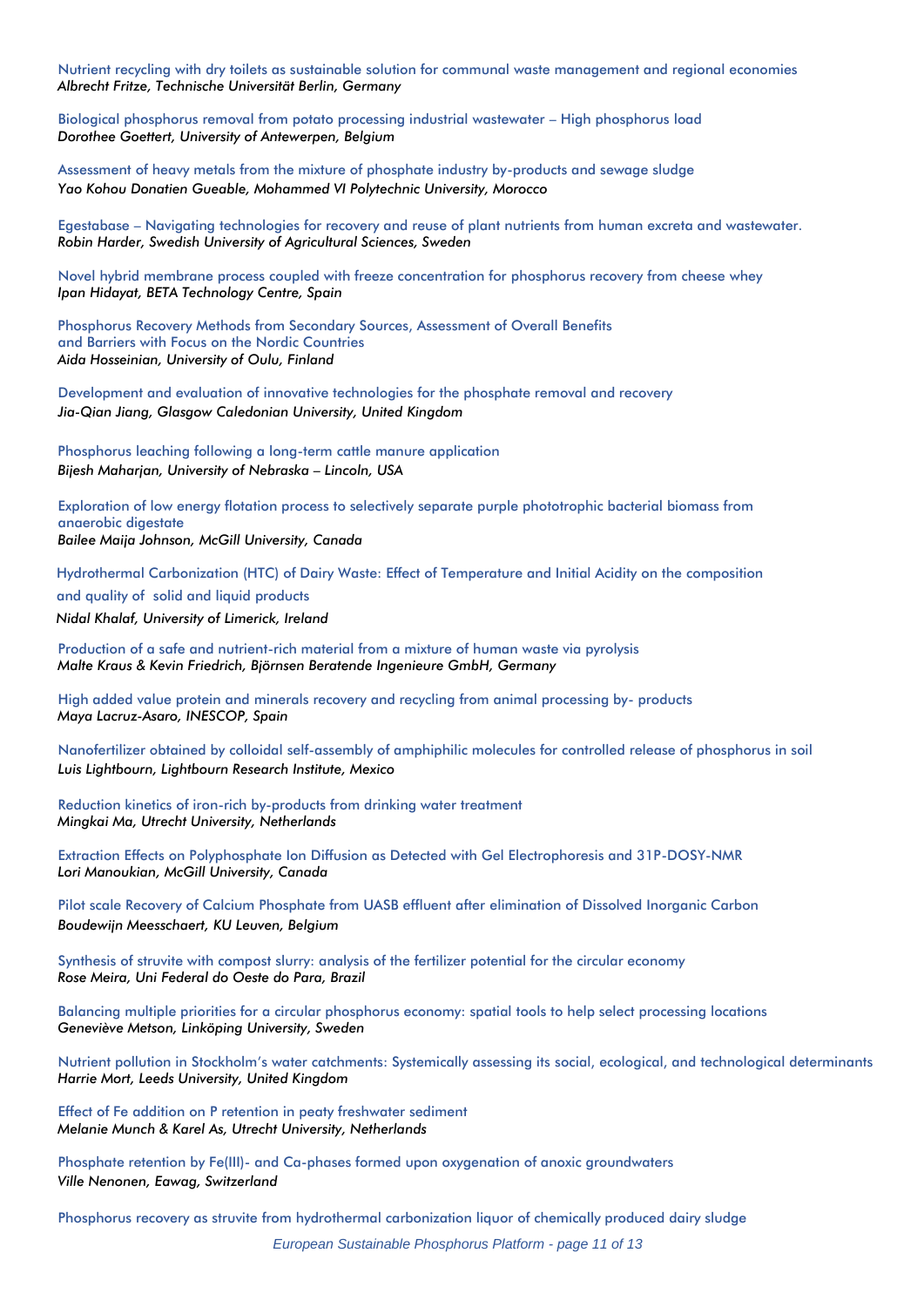*Claver Numviyima, Politechnika Wroclawska, Poland*

Phosphorus recovery from sewage treatment plant in Brazil through sorption and coagulation-flocculation *Camille Nunes Leite, University of São Paulo, Brazil*

Transformation of Soluble Phosphate within Manure to a Less Soluble Calcium Phosphate Solid *Sidney Omelon, McGill University, Canada*

Effect of phosphogypsum on faba bean and its nutrients and heavy metals uptake *M'Barka Outbakat, Mohammed VI Polytechnic University, Morocco*

Sewage sludge compost and wastewater nutrient sources in forage production of Urochloa brizantha *Paulo Pavinato, University of São Paulo, Brazil*

Cover crops and phosphate sources influencing cash crops yield and soil P dynamics *Paulo Pavinato, University of São Paulo, Brazil*

Novel green nanotechnology approach to manufacture nano-rock phosphate fertilizer for sustained release of macronutrients *Piumi Peiris, University of Sri Jayawardenapura, Sri Lanka*

Purifying calcium phosphate fertilizers produced from human urine *Dyllon Randall, University of Cape Town, South Africa*

Potential of waste-derived phosphate fertilisers for sugarcane production in a tropical soil *Henrique Raniro, University of Natural Resources and Life Sciences, Vienna (BOKU), Austria*

Efficient nutrient recovery from urine: turning the entire waste stream into a product on-site *Frank Riechmann, Eawag, Switzerland* 

Functional phosphorous-containing cellulosic materials: an outlook of its chemistry and applications *Mohamed Hamid Salim, Mohammed VI Polytechnic University, Morocco* 

Removal of dissolved organic phosphorus from synthetic agro-industrial wastewater using ferric chloride *Ana Paula Nova, Universidad de la Republica, Uruguay*

Recycled iron phosphates are not effective phosphorus fertilizers in the short term on lowland rice *Rochelle Joie Saracanlao, KU Leuven, Belgium*

Calcium phosphate granulation from pig manure: Simultaneous phosphorus recovery and anaerobic digestion *Chris Schott, Wageningen University & Research, Netherlands*

Investing in Phosphorus Fertilizer Recovery from Dairy Processing Wastewater *Jan-Philip Uhlemann, Wageningen University & Research, Netherlands*

Phenotyping seedling vigor, root architecture, phosphorus uptake and use efficiency in rice genotypes contrasted in seed-P under low and high soil P *Hafeez Ur Rehman, University of Agriculture Faisalabad, Pakistan*

Thermochemical equilibrium calculations of char formation during co-pyrolysis of municipal sewage sludge with straw *Naeimeh Vali, University of Borås, Sweden*

Assessment framework for a sustainable use of P fertilizer from agronomic and environmental perspectives *Debby Van Rotterdam, Nutrient Management Institute, Netherlands*

Phosphorus and food security in India: opportunities and barriers to recycling phosphorus from human sewage *Diorbhail Wentworth, University of Edinburgh, United Kingdom*

FT-IR Based Inline Analysis of Phytic Acid During Enzymatic P-Adjustment in Monogastric Animal Feeding *Niklas Widderich, Hamburg University of Technology, Germany*